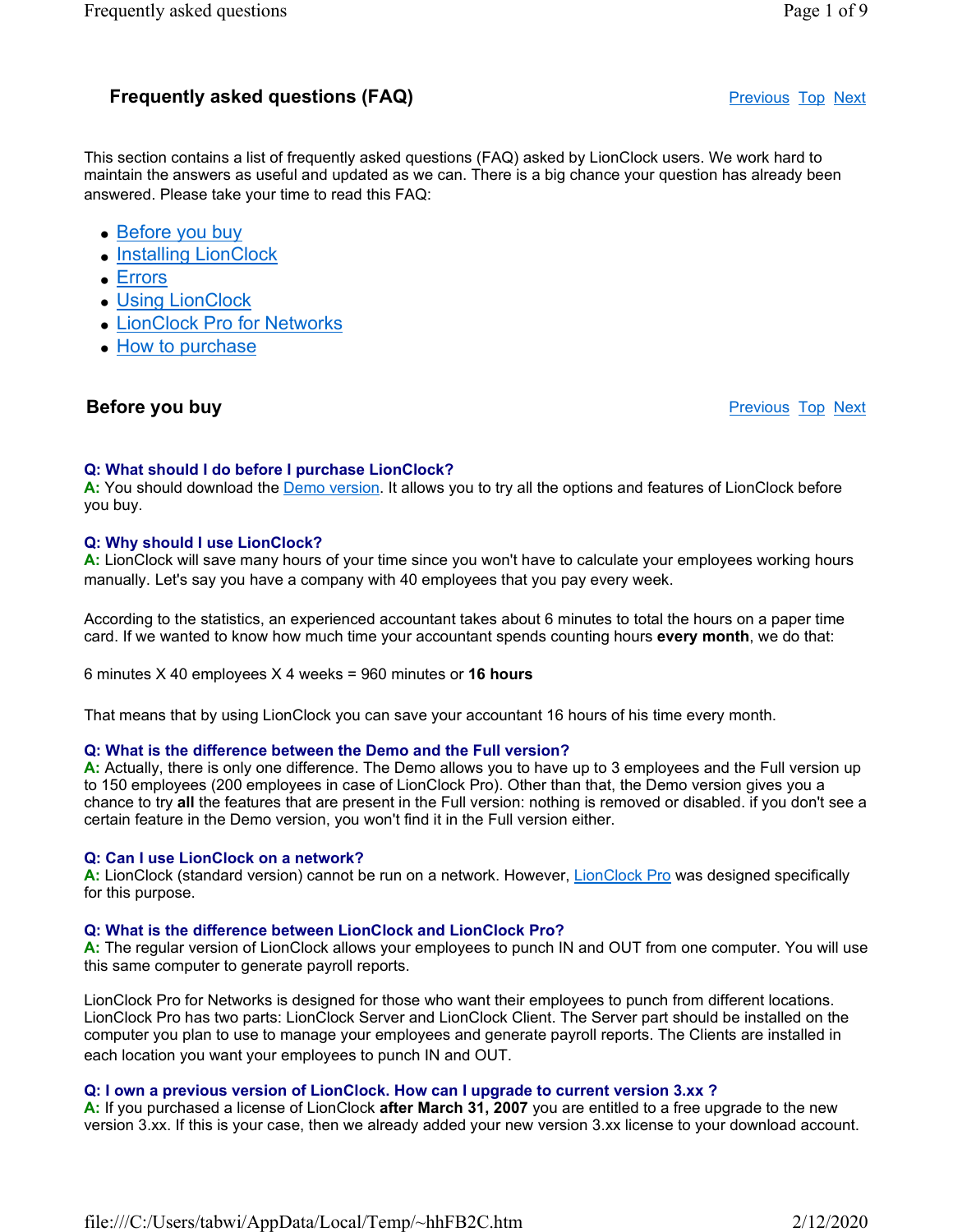You should be able to download the new version setup file from our Online Customer Support Area without having to contact us.

If you purchased a license of LionClock before March 31, 2007 you can purchase the upgrade at a discounted price only if you currently own version 2.xx. LionClock 1.xx users no longer qualify for a discount. In both cases, you can purchase version 3.xx by logging to our Online Customer Support Area. There, you will see a drop-down box with available upgrade options. Simply choose "LionClock v3.xx" or "LionClock v3.xx (for existing users)", choose "ClickBank" if you would like to pay with a credit card and click Purchase.

Click here to login to our Customer Support Area. If you don't have your login info, you can try visiting this page to retrieve it by entering your email address.

After purchasing, you will need to download and install new setup file(s). If you are using LionClock Pro, both the Server and all Clients have to be upgraded. By default, the new version is installed into a different location on your hard drive allowing you to use the old version as well. Once you feel that you don't need the old version, you should uninstall it.

## **Installing LionClock Provident Contract Contract Contract Contract Contract Previous Top Next**

#### Q: How do I install and configure LionClock?

A: In order to install and configure LionClock properly, we recommend that you follow these installation quides:

LionClock Installation Guide LionClock Pro for Networks Installation Guide

#### Q: I would like to download and install LionClock on a computer that has no Internet access. How can I do that?

A: LionClock's installation file cannot fit on a single diskette. You could use a CD-Writer or a ZIP Drive (a storage device) to copy the installation file to the computer that has no Internet access. In case your computer knowledge is limited, you should ask a local computer guru to transfer the file for you.

#### Q: I already purchased LionClock and cannot find the Full Version installation file. Do I have to pay again?

A: You can download the most recent Full version setup file from our Customer Support Area at any time. Click here to login to our Customer Support Area. If you don't have your login info, you can try visiting this page to retrieve it by entering your email address.

If you cannot find/retrieve your login info, please fill out this form and, after a manual verification, we will redirect you to a page where you can download the Full Version installation file.

#### Q: I already purchased LionClock and noticed that you have a newer version of LionClock. How can I download it?

A: You can download the most recent Full version setup file from our Customer Support Area at any time. If you would like to upgrade to version 3.xx, please read this to see if you need to pay for the upgrade or not.

Click here to login to our Customer Support Area. If you don't have your login info, you can try visiting this page to retrieve it by entering your email address. If you cannot find/retrieve your login info, please fill out this form and, after a manual verification, we will redirect you to a page where you can download the Full Version installation file.

#### Q: Why is LionClock's Setup file is so large (about 3.5 MB)?

A: The actual application is not larger than 700 KB. The Setup file is so large because it includes the installation wizard and Visual Basic Runtime files. This way, users who don't already have the necessary libraries will not need to download any additional files.

#### Q: How can I backup the time files and settings so I could restore them later?

file:///C:/Users/tabwi/AppData/Local/Temp/~hhFB2C.htm 2/12/2020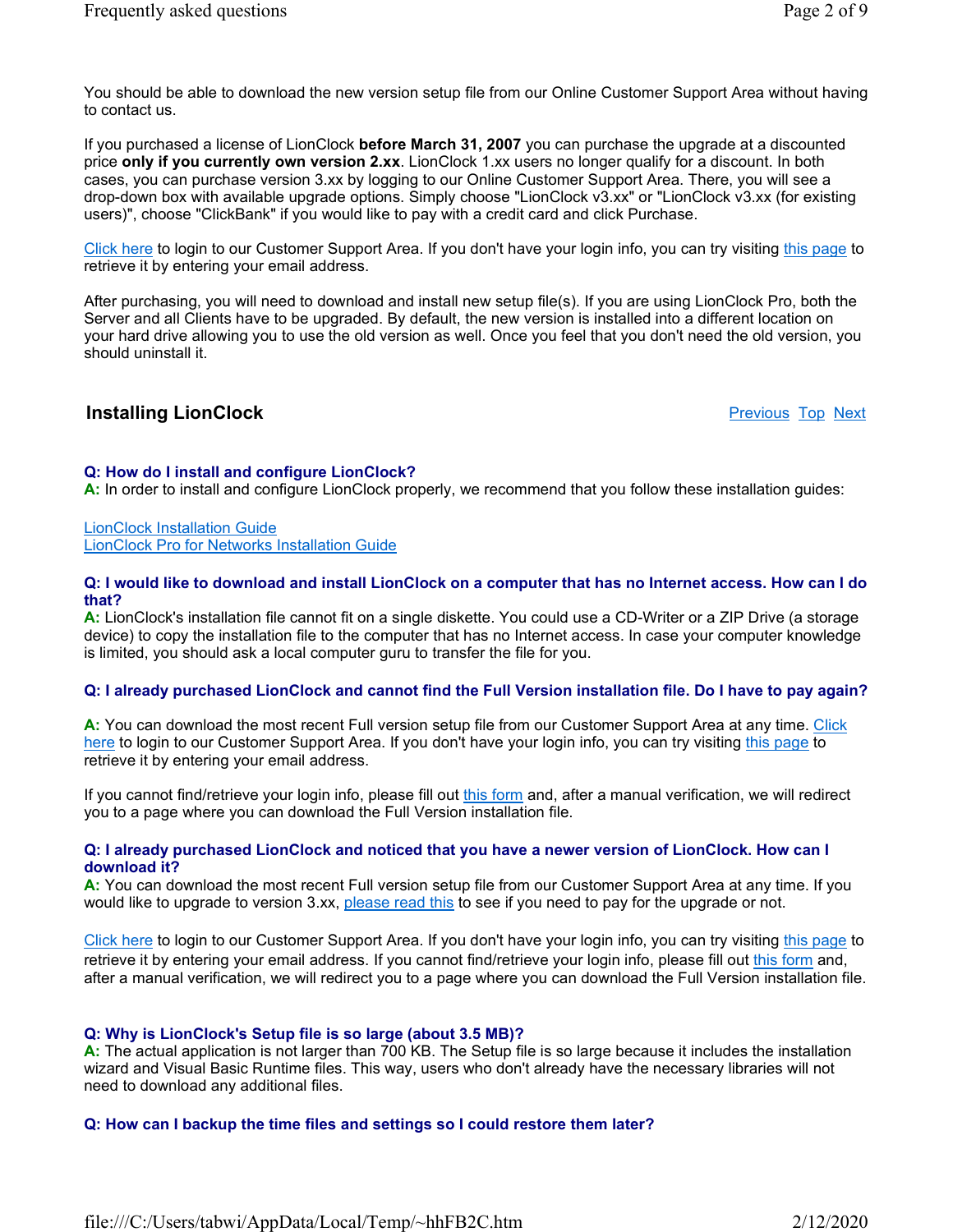A: You can backup your data by going to "Manage - Backup Data" menu. If something happens to your computer and you have to reinstall LionClock, having a backup will allow you to restore your data. Simply go to the "Manage - Restore Data" menu and point to the backup file you have previously saved. All the settings and employee files would then be restored.



## LionClock Installation Instructions (version 3.xx)

Note: If you currently use a previous version of LionClock such as version 1.xx or 2.xx, please read this important information about upgrading to this new version 3.xx.

If you have Windows NT, 2000, XP, 2003 or Vista it is very important to be logged in as Windows administrator before installing LionClock. Otherwise, Windows may not allow some system files needed by our software to be registered.

1) Locate LionClock's installation file you have downloaded. If you are installing the Demo version, the name of the file is *punch* clock.zip. Decompress the file using WinZip or another utility.

2) Once decompressed, you will see a file named **Setup.exe**. Double-click it and follow the instructions displayed by the setup wizard.

3) At the end of the installation process click **Finish** 

4) Go to **Start - Programs - LionClock 3.xx** to run the program.

5) You will then be asked to create an administrator password. Think of a combination of 6 to 10 letters and numbers that is hard to guess. Enter the password twice in the message box on the screen and click  $\overline{OK}$ . Store your password in a safe place since you have to use it to activate LionClock administrator functions.

6) Now, activate the administrator functions by going to File - Activate Administrator **Functions** 

7) Before you can use LionClock, you have to adjust some of its options according to the payroll rules of your company. To do that, go to Manage - Options menu.

8) The options window will appear. On the first tab called **Reports**, enter your company's name and address.

9) On the second tab called *Interface* check the Require employees to enter their personal ID numbers option if you want your employees to enter their PIN (personal ID number) before they can punch IN and OUT.

10) On a tab called **Payroll** adjust your rounding and overtime settings.

11) If you would like to enable LionClock security features, go to the last tab called Security.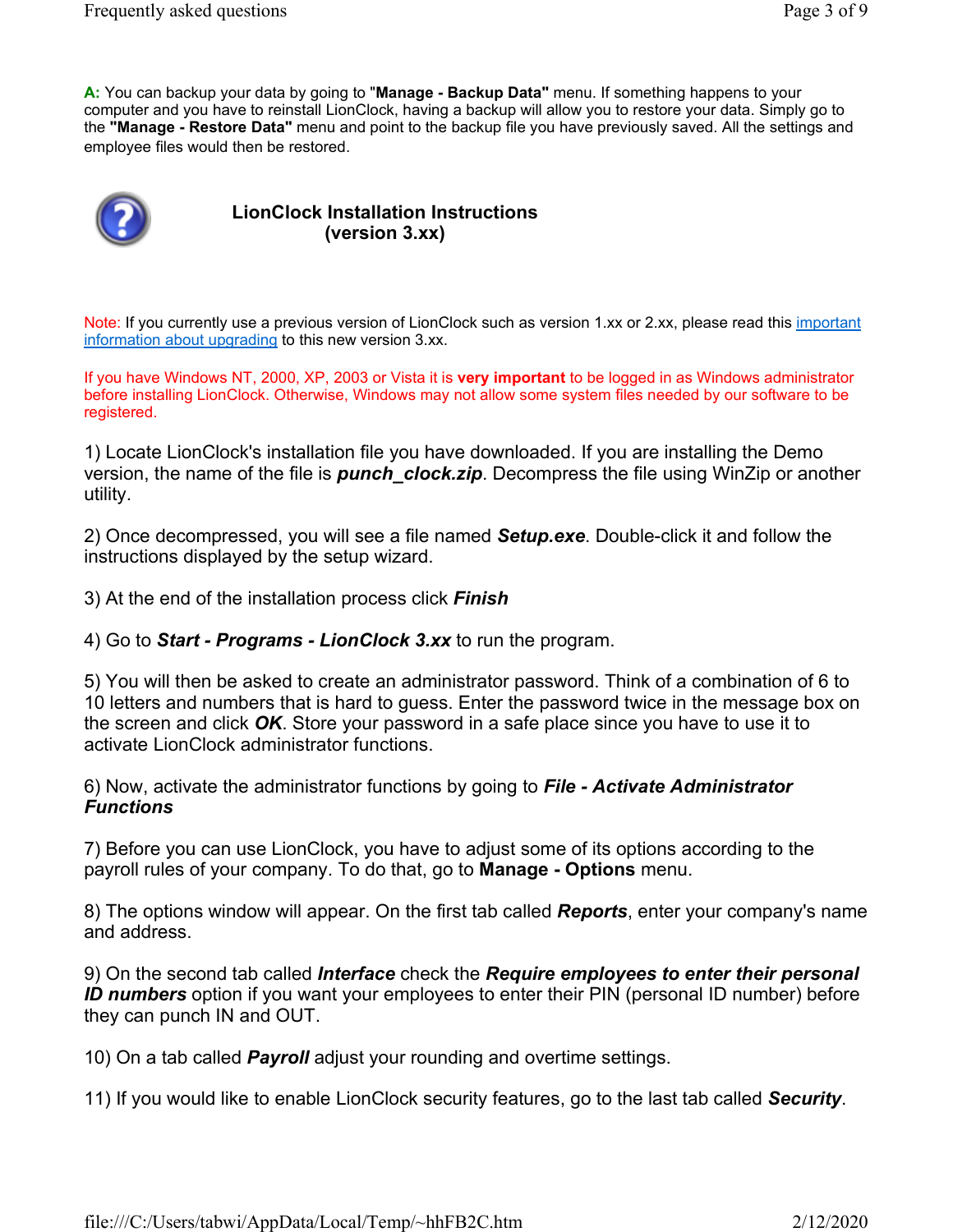12) Once you have adjusted all the options, apply them by clicking the **Apply** button.

13) Now, use the **Manage - Add An Employee** menu to add your employees to LionClock's employee list. When creating a new employee, don't forget to enter his/her name, assign him a numerical PIN number (that will be required to punch IN and OUT), a badge number, adjust the hourly rates (or salary) and his social security number.

14) Once you have created all the employees, you have to disable the administrator functions by going to **File - Deactivate Administrator Functions**. This way, no one will be able to access the administrator functions except the manager.

Congratulations! You have successfully installed LionClock. If you need help with the installation, don't hesitate to contact us.

#### **Errors** Previous Top Next

#### When I select an employee from the list or when I try to punch IN or OUT, I get an error message saying: "Warning, the action was not completed. The time file of this employee seems to be invalid". What should I do?

A: In most cases, this happens when someone edits the employee time files manually instead of using the built-in Time Editor. It may also be a sign of an employee who is trying to cheat. Read this to learn more about this problem.

#### Q: While starting or using LionClock on Windows 2000/XP/2003/Vista, my computer asks me to insert Microsoft Office or Access CD or gives me a 1706 error. What is going on?

A: LionClock doesn't use or depend upon Microsoft Office or Access. However, LionClock uses the Microsoft Common Control component (Mscomctl.ocx) for certain dialog features. This is a standard Microsoft file that is frequently upgraded by applications including Microsoft Office. This is a known Office 2000 issue that has several causes. One cause is that Office was installed on Windows 2000/XP/2003/Vista using a non-administrative user account. In that case, when Office installed the Mscomctl.ocx file, it could not register it properly. Therefore, when launching any third party applications that reference the control, Windows will either prompt for the Office CD to complete the installation or generate an error.

The solution is to load the Office CD when prompted and allow Office to complete the installation. If you receive a 1706 error instead of the CD prompt, you must login with an administrator account, start the affected application and load the Office CD when prompted. For more detailed information about this known Microsoft issue, refer to this knowledge base article.

Our customers have reported this behavior with some installation of MS Office, MS Access and Nero Burning Rom.

If the instructions above don't help, keep in mind that similar behavior could also be observed when a few registry keys might have been accidentally removed by uninstalling Corel products. For detailed instructions on how to fix this issue, read this.

#### Q: While starting or using LionClock Pro I get an error 10048, 10061 or 10047. What should I do?

A: In most cases, these errors are related to your network configuration and prevent LionClock Server and Client from communicating with each other. Please read our network troubleshooting guide that explains the most probable causes and solutions for each of these run-time errors.

When I start LionClock, my computers asks me to insert Microsoft Office CD or to install Microsoft Access. What is going on?

## SYMPTOMS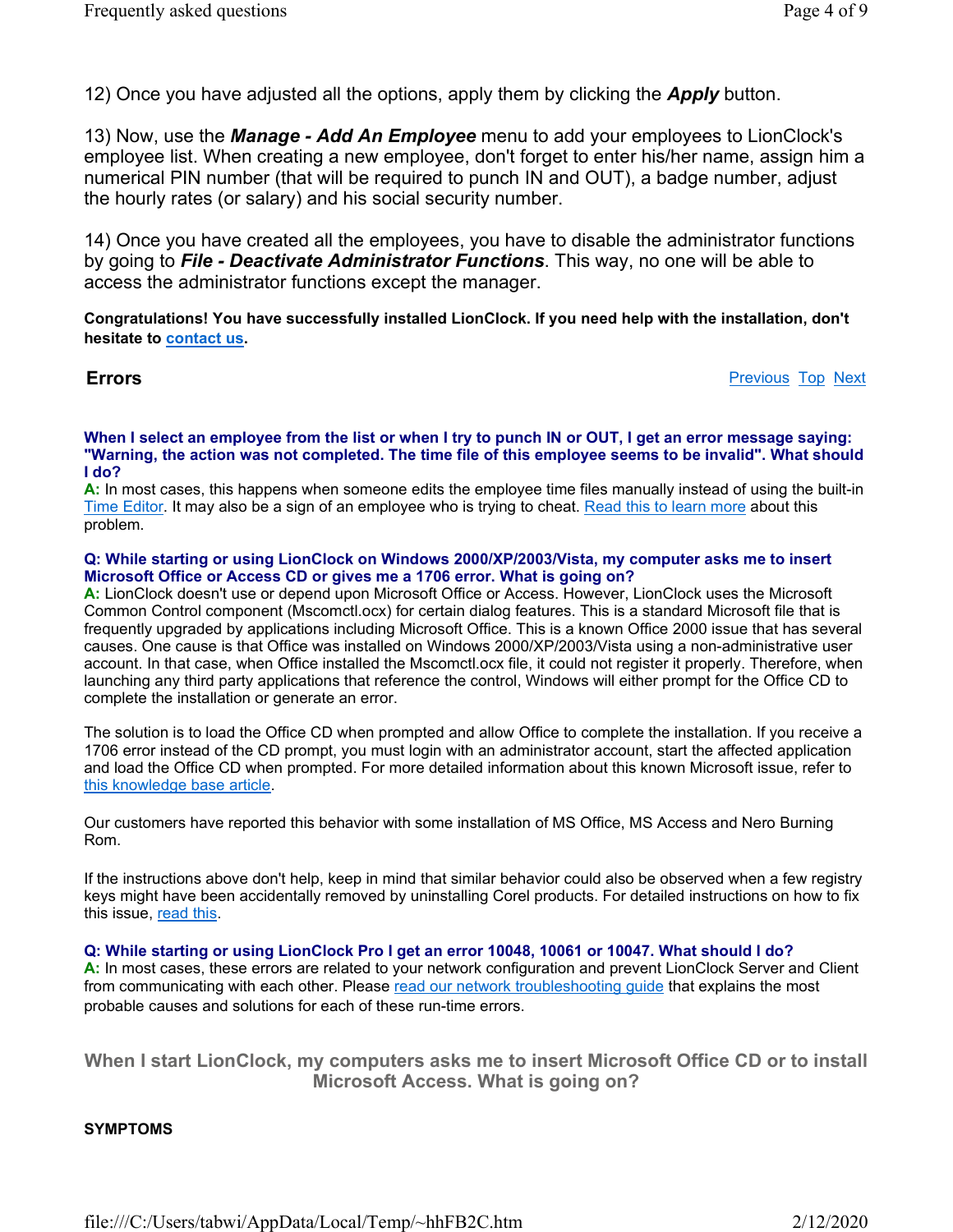When you start LionClock, the computers asks to insert Microsoft Office CD or to install Microsoft Access.

## **CAUSE**

LionClock doesn't use or depend upon Microsoft Office or Access. However, this message may still be triggered on some computers if the following ODBC registry keys are missing:

#### HKEY\_CURRENT\_USER\Software\ODBC HKEY\_LOCAL\_MACHINE\SOFTWARE\ODBC

Note These keys may have been removed if you removed a Corel product from your computer. These products include any program in the Corel WordPerfect Office Suite.

## **RESOLUTION**

## The following are official instructions provided by Microsoft. We suggest that you consult a computer technician if your computer knowledge is limited:

To resolve this issue, follow these steps to download and install the latest version of MDAC and update the ODBC jet drivers. This replaces the registry keys in question.

Download MDAC 2.6 or later, and then redistribute Jet 4.0 Service Pack 3 (SP-3). To download MDAC 2.6 or later and Jet. 40, visit the following Microsoft Web site: http://www.microsoft.com/data

- 1. Important: Before you install MDAC 2.6 or Jet 4.0, read the release details. After you read the release details, if you are not sure that these updates are appropriate for your computer, use the MDAC Component Checker. This utility scans your system, and then indicates the version of MDAC that is appropriate for your computer. To obtain this utility, visit the following Microsoft Web site: http://msdn.microsoft.com/data/downloads/default.aspx
- 2. In Microsoft Windows Explorer, double-click the Mdac\_typ.exe file that you downloaded in step 1 to start the MDAC Setup.
- 3. Restart your computer.
- 4. In Windows Explorer, double-click the Jet40SP3\_Comp.exe file that you downloaded in step 1 to start the Jet 4.0 Setup.
- 5. Restart your computer.

## **Invalid Time Files Previous Top Next Previous Top Next**

I get an error message saying: "Warning, the action was not completed. The time file of this employee seems to be invalid". What should I do?

In most cases, this happens when someone edits the employee time files manually. It may also be a sign of an employee who is trying to cheat. The employee time files can usually be found in this default location:

## C:\Program Files\LionClock\program\_data\timefiles

In most cases, this error can be avoided by using the built-in Time Editor. If you need to edit the time files manually, make sure you avoid common formatting mistakes:

- Do not use tabs between the date and the time, use 8 spaces instead
- Leave only one new line at the end of the file as shown on one of our online guide pictures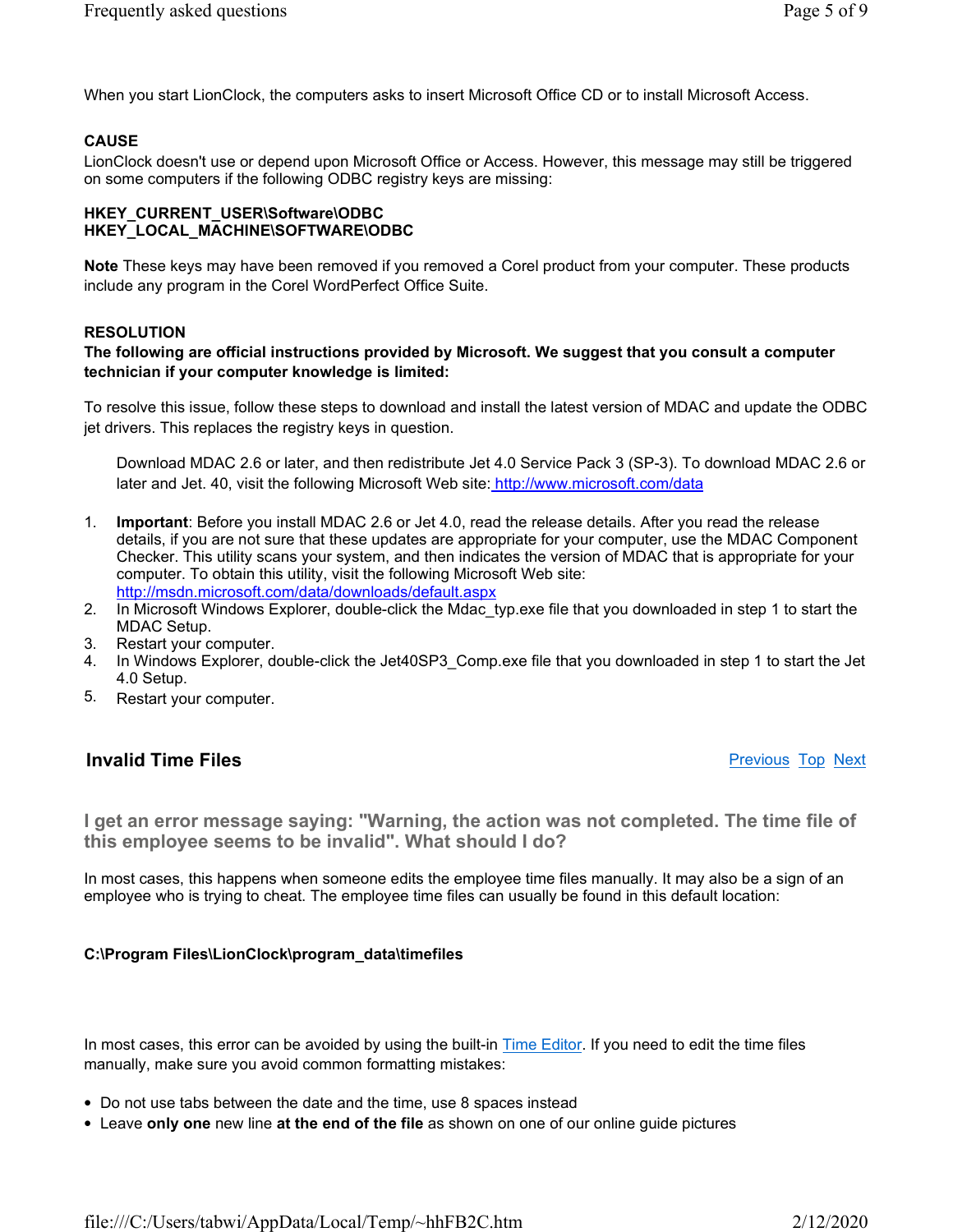We also recommend reading our online time editing guide for more detailed instructions.

## In case you don't succeed

If you followed the instructions and still get the error message, you could email the affected time files to us and we will fix them free of charge. While we cannot promise a fast service, we can usually fix your time file within 2 business days. Usually, we will tell you what the problem was, so you would not need our assistance the next time. Please follow these steps to find the problematic file and email it to us:

Note: You would need WinZip or another compressing utility to do that. You MUST compress the files even if they are very small in size. The compression insures that the file structure won't be modified when you send it as an attachment.

1) Close LionClock

2) Go to the folder LionClock was installed to: C:\Program Files\LionClock\program\_data\timefiles or C:\Program Files\LionClock Server\program\_data\timefiles

3) In the "program\_data" folder find the problematic file that looks like this "employeename.dat"

4) Right-click it and choose "Add to employeename.zip"

5) Attach the zipped file to your email and send it to us at

## **Using LionClock** Previous Top Next

#### Q: I have enabled PIN numbers. Why LionClock doesn't ask for a PIN number?

A: To require employees to enter their PIN number each time they punch IN and OUT, go to the "Manage - Options" menu, switch to the "Interface" tab and put a checkmark next to "Require employees to enter their PIN". Then, click the "Apply" button. Stand-alone, non-networked edition of LionClock will now ask for PIN numbers.

However, if you are using the Pro edition, LionClock Server will not ask for a PIN number because LionClock Server was designed to be used by the administrator only. It allows you to print payroll reports and manage your employees. Ideally, no employees should be allowed to use LionClock Server. Therefore, no PIN is necessary.

However, LionClock Clients are designed to be used by employees and will ask for a PIN number. Once you enable PIN numbers, each LionClock Client will require employees to enter their PIN number each time they punch IN and OUT.

#### Q: Is there a way for the administrator to edit time files if an employee forgets to punch IN or OUT?

A: Yes, definitely. Click here for step by step instructions.

#### Q: We lost our administrator password. Can it be recovered?

A: If you lose or forget the administrator password, you will no longer be able to perform management tasks such as creating payroll reports, correcting time entries or adding new employees. Fortunately, you can always contact us by filling out this special password recovery form and we will provide you with the appropriate instructions.

#### Q: Does LionClock support semi-monthly pay periods?

A: Yes! The current version of LionClock supports any type of pay period including:

Weekly and Biweekly Monthly and Semi-Monthly Daily

Q: Can LionClock keep track of vacation, sick and holiday hours?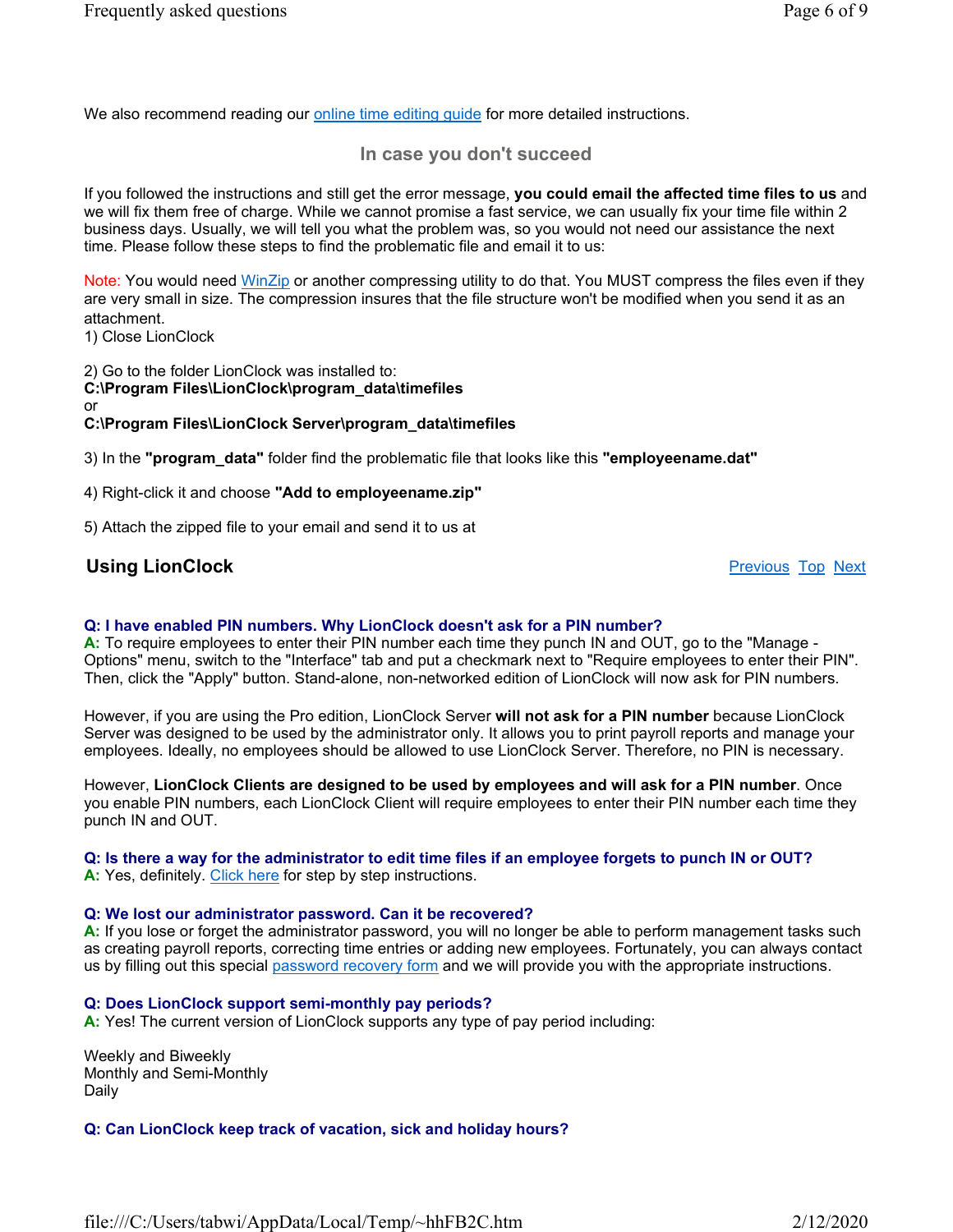A: LionClock allows you to automatically credit your employees for specific holidays. To learn how to configure paid holidays, read this.

As far as sick and vacation days are concerned, LionClock has no specific feature to handle that, but such hours can be added in form of time entries. For example, to give an employee extra 8 hours you can do this:

IN 02/07/2005 10:00 OUT 02/07/2005 18:00

To add such a record, select the employee from the list and go to "Manage - Edit Employee Time", choose "Add time entries". When adding time, use the comment field to describe the hours you are adding.

#### Q: How can we require employees to enter a PIN number each time they punch In or Out?

A: To use the personal ID numbers (PINs) you have to enter a PIN each time you create a new employee. You can see/modify employee info by going to "Manage - Modify Employee Info".

Once all your employees have received their PIN numbers, go to "Manage - Options" and check the "Require employees to enter their PIN" on the "Interface" tab. LionClock will now be asking for a PIN each time someone wants to punch IN or OUT. If this doesn't happen, read this for more details.

#### Q: How does time rounding work?

A: Click here for a detailed explanation.

#### Q: Does LionClock support different pay rates for the same employee?

A: It can be done, but not directly. If you have an employee named John who sometimes works as a salesperson and sometimes as a technician, you can simply create two employees in LionClock. Example:

1) "John Salesperson" (Regular salary: \$8.00)

2) "John Technician" (Regular salary: \$14.00)

#### Q: Can payroll reports be exported to our accounting software?

A: Yes, LionClock allows you to easily export payroll report data. Click here for detailed instructions.

#### Q: Can I use LionClock with magnetic cards or a barcode reader?

A: Yes, LionClock supports magnetic cards and barcode readers. Click here for detailed instructions.

#### Q: LionClock has a "View Hours" button. What does it do and how do I enable it?

A: The "View Hours" button allows your employees to see their own time card without bothering the management. To activate this button:

Stand-alone edition: Go to Manage - Options and check the option that says Allow employees to view their working hours on the Settings tab.

Networked Pro edition: Go to Manage - Options in each LionClock Client and check the option that says View their working hours from this computer.

#### Q: I am moving LionClock to another computer. How can I keep all the settings and time entries?

A: If you are using version 3.xx or version 2.xx, you should follow these steps: On the old computer:

1) Create a backup file by going to Manage - Backup Data. This file contains all your settings, passwords and employee time files.

2) Copy this backup file to a floppy (diskette)

On the new computer: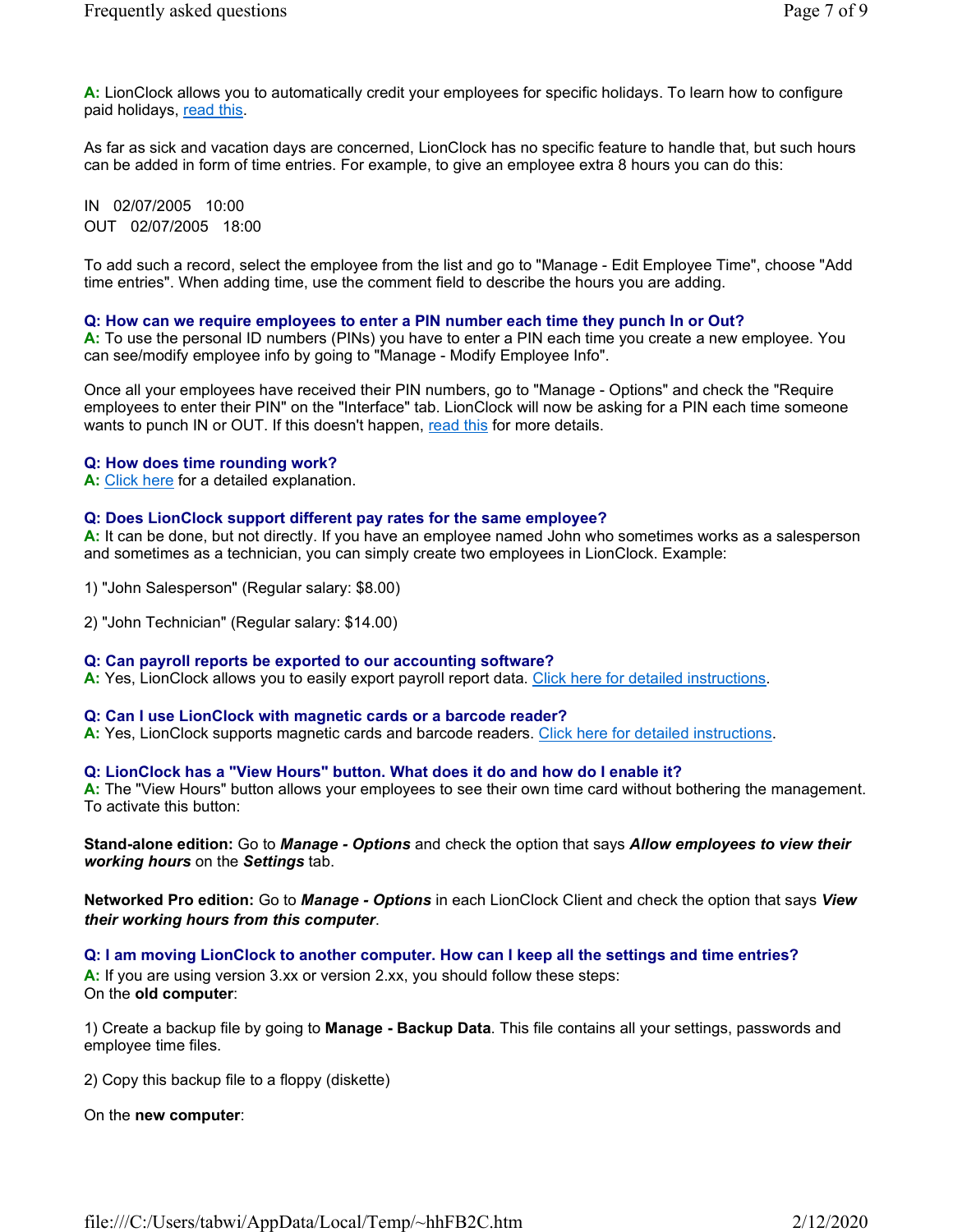1) Install LionClock using the Full version setup file you have downloaded from our web site right after paying. If you lost it, you can download the Full version setup file from our Online Customer Support Center. If you don't have your login info, try visiting this page to retrieve it by entering your email address.

2) Once you have installed LionClock on the new computer, go to Manage - Restore Data menu.

3) Select the backup file you previously saved to a floppy disk. You should then see a message confirming that the data was successfully restored.

4) Start LionClock and check if everything is ok. All your employees should be there as well as other settings.

#### Q: I need an additional feature to be added to LionClock. Will you do that for me?

A: Every week we receive a considerable amount of emails with lots of suggestions to make LionClock more advanced. Even if we read every email, we cannot add business specific or rarely requested features. Only features that apply to most companies or a considerable percentage of them can be implemented. Otherwise, LionClock would rapidly become a very user-unfriendly program with tons of hard to understand options.

## **LionClock Pro for Networks Proposed Accounts** Previous Top Next

## Q: What is the difference between LionClock and LionClock Pro?

A: The regular version of LionClock allows your employees to punch IN and OUT from one computer. You will use this same computer to generate payroll reports.

LionClock Pro for Networks is designed for those who want their employees to punch from different locations. LionClock Pro has two parts: LionClock Server and LionClock Client. The Server part should be installed on the computer you plan to use to manage your employees and generate payroll reports. The Clients are installed in each location you want your employees to punch IN and OUT.

#### Q: What type of network do I need to run LionClock Pro?

A: LionClock Pro runs on standard local networks based on the TCP/IP protocol. If you are not sure what type of network you have, we invite you to download the **Demo version** to make sure it works properly.

#### Q: What is the difference between the Demo version of LionClock Pro and the Full version?

A: The Demo version of LionClock Pro allows you to have up to 3 employees and the Full version up to 200 employees. In addition, the Demo supports up to 2 workstations only. The Demo version gives you a chance to try all the features that are present in the Full version: nothing is removed or disabled.

#### Q: LionClock Pro for Networks is available in different configurations. Which one should I buy?

A: All versions of LionClock Pro for Networks can manage up to 200 employees. Your choice will depend on the number of workstations (computers) you would like your employees to punch from.

Problem: You have 40 employees and would like them to punch IN and OUT from two computers Solution: Buy LionClock Pro that supports up to 5 workstations

Problem: You have 12 employees and would like them to punch IN and OUT from their own computer Solution: Buy LionClock Pro that supports up to 15 workstations

#### Q: I found that my employees change the system time before they punch IN and OUT on LionClock Client. How can I prevent this from happening?

A: In LionClock Pro, the time entries are stored on the Server and are recorded according to the Server's system time. That is why, you don't have to worry about your employees changing the system time of the Client computer. The employees can do whatever they please with the Client's system time and it still won't change anything except the time displayed on the Client's screen.

## Q: How can I setup LionClock Server to work with all my LionClock Clients?

A: It is quite simple. Just go to **Manage - Options** in each LionClock Client and enter the IP address of your server. For more instructions, click on the Help button found in Manage - Options.